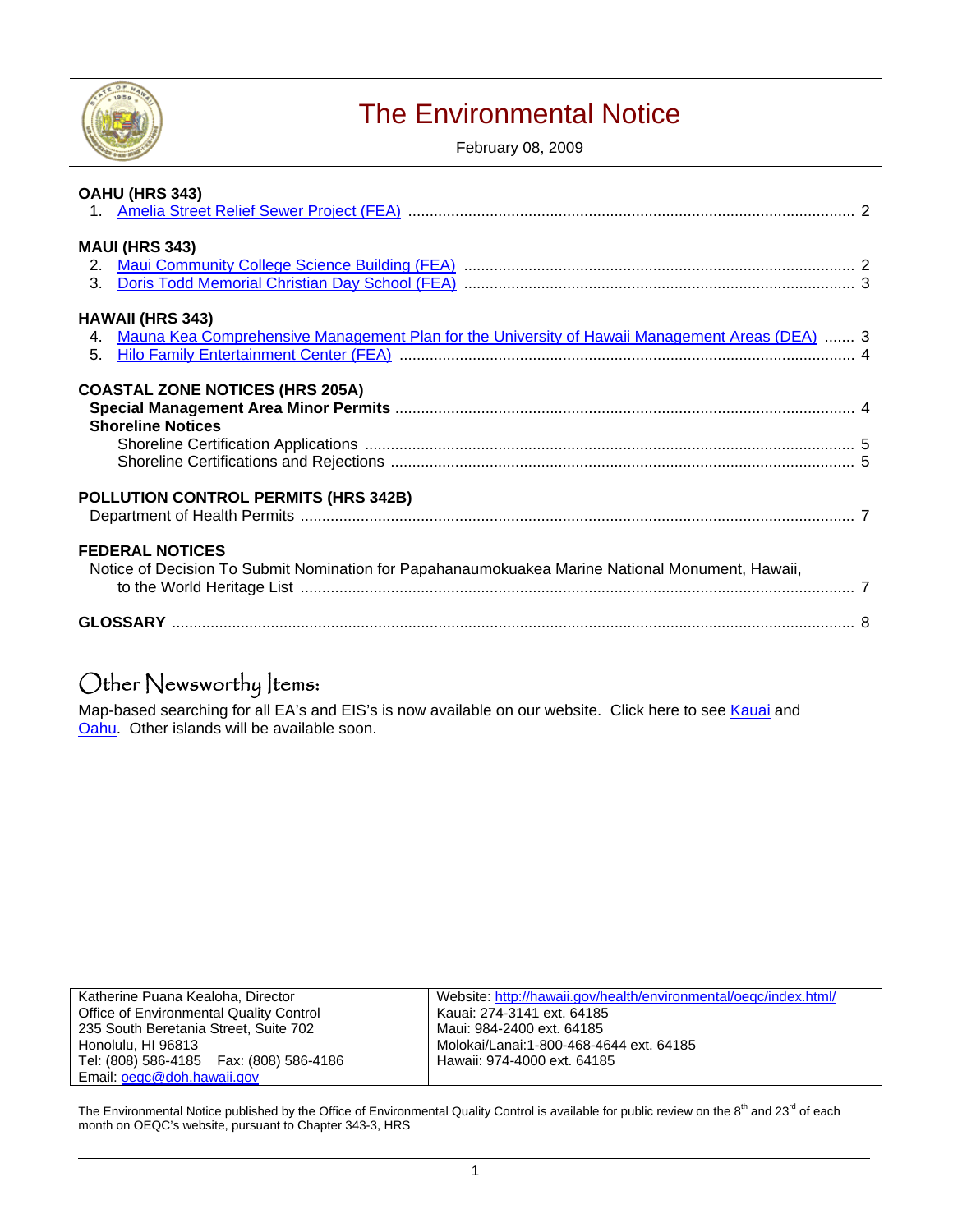# **OAHU (HRS 343)**

## **1. [Amelia Street Relief Sewer Project \(FEA\)](http://oeqc.doh.hawaii.gov/Shared%20Documents/EA_and_EIS_Online_Library/Oahu/2000s/2009-02-08-OA-FEA-Amelia-Street-Sewer.pdf)**

| Island:            | Oahu                                                                                                                                                                 |
|--------------------|----------------------------------------------------------------------------------------------------------------------------------------------------------------------|
| District:          | <b>Honolulu</b>                                                                                                                                                      |
| TMK:               | $1 - 3 - 15$                                                                                                                                                         |
| <b>Proposing</b>   |                                                                                                                                                                      |
| Agency:            | Department of Design and Construction, City and County of Honolulu, 650 South King Street,<br>Honolulu, HI 96813. Contact: Carl Arakaki, 768-8738                    |
| <b>Approving</b>   |                                                                                                                                                                      |
| Agency:            | Department of Design and Construction, City and County of Honolulu, 650 South King Street,<br>Honolulu, HI 96813. Contact: Randall Takara, Acting Director, 768-8480 |
| <b>Consultant:</b> | Kwock Associates, Inc., 1953 S. Beretania St. Suite PH-B, Honolulu, HI 96826. Contact: Kenneth<br>Kwock. 973-9010                                                    |
| <b>Comments:</b>   | FEA accepted by the Approving Agency. There is no comment period                                                                                                     |
| <b>Permits:</b>    | DA 404 Nationwide, State Clean Water Certification 401, State Stream Alteration, NPDES                                                                               |

The City and County of Honolulu proposes to replace approximately 1,130 linear feet of existing sewer line with a larger diameter pipe to provide the required flow capacity and to relieve surcharge in the existing system. The existing pipes will be removed and the larger diameter pipes will be installed in the same location and depth as the existing pipes. Approximately 830 linear feet of the pipe line is located in the street right of way and approximately 300 linear feet in an existing easement. Construction will be by trench excavation and backfill method. Sewer service for the existing residences will be maintained during construction with by-pass pumping. During construction traffic will be impacted by temporary lane and/or road closure. Construction will be performed during the normal working hours and no weekend work is anticipated. Upon completion of construction all areas disturbed will be restored to their original condition. All required permits will be obtained before the work commences. There are no long term impacts because of this project.

### **MAUI (HRS 343)**

## **2. [Maui Community College Science Building \(FEA\)](http://oeqc.doh.hawaii.gov/Shared%20Documents/EA_and_EIS_Online_Library/Maui/2000s/2009-02-08-MA-FEA-Maui-Community-College-Science-Building.pdf)**

| Island:<br>District:                | Maui<br>Wailuku                                                                                                                                                                                                                  |
|-------------------------------------|----------------------------------------------------------------------------------------------------------------------------------------------------------------------------------------------------------------------------------|
| TMK:                                | $(2)$ 3-8-07:40 (por.)                                                                                                                                                                                                           |
| <b>Proposing</b>                    |                                                                                                                                                                                                                                  |
| Agency:                             | University of Hawaii, Maui Community College, 310 Kaahumanu Ave., Kahului, HI 96732. Contact:<br>David Tamanaha, Vice Chancellor of Administrative Affairs, 984-3253                                                             |
| <b>Approving</b>                    |                                                                                                                                                                                                                                  |
| Agency:                             | University of Hawaii, Associate Vice President for Administrative Affairs, c/o Maui Community<br>College, 310 Kaahumanu Ave., Kahului, HI 96732. Contact: David Tamanaha, Vice Chancellor of<br>Administrative Affairs, 984-3253 |
| Consultant:                         | Helber Hastert & Fee, Planners, 733 Bishop Street, Suite 2590, Honolulu, HI 96813. Contact: Gail<br>Renard, 545-2055                                                                                                             |
| <b>Comments:</b><br><b>Permits:</b> | FEA accepted by the Approving Agency. There is no comment period<br>NPDES, Air Quality, SMA Use Permit, Height Variance, Grubbing/Grading, Building and Flood<br>Development Permits                                             |

The proposed action is to construct a new science building at Maui Community College's Kahului campus to provide modern laboratory and classroom spaces for the Science Division. The new science building would be located on the Kahului campus over a gravel overflow parking lot and unused volleyball court. It will be an approximately 33,000-ft<sup>2</sup> one-story, reinforced concrete and steel structure, about 45 ft tall. It is intended to be a demonstration project for the UH system and incorporates renewable energy technologies into the project. (Note: Subsequent to the DEA publication, the scope of the science building was reduced in floor area and height. Accordingly, its overall environmental impacts are now smaller in scale than previously reported in the Draft EA and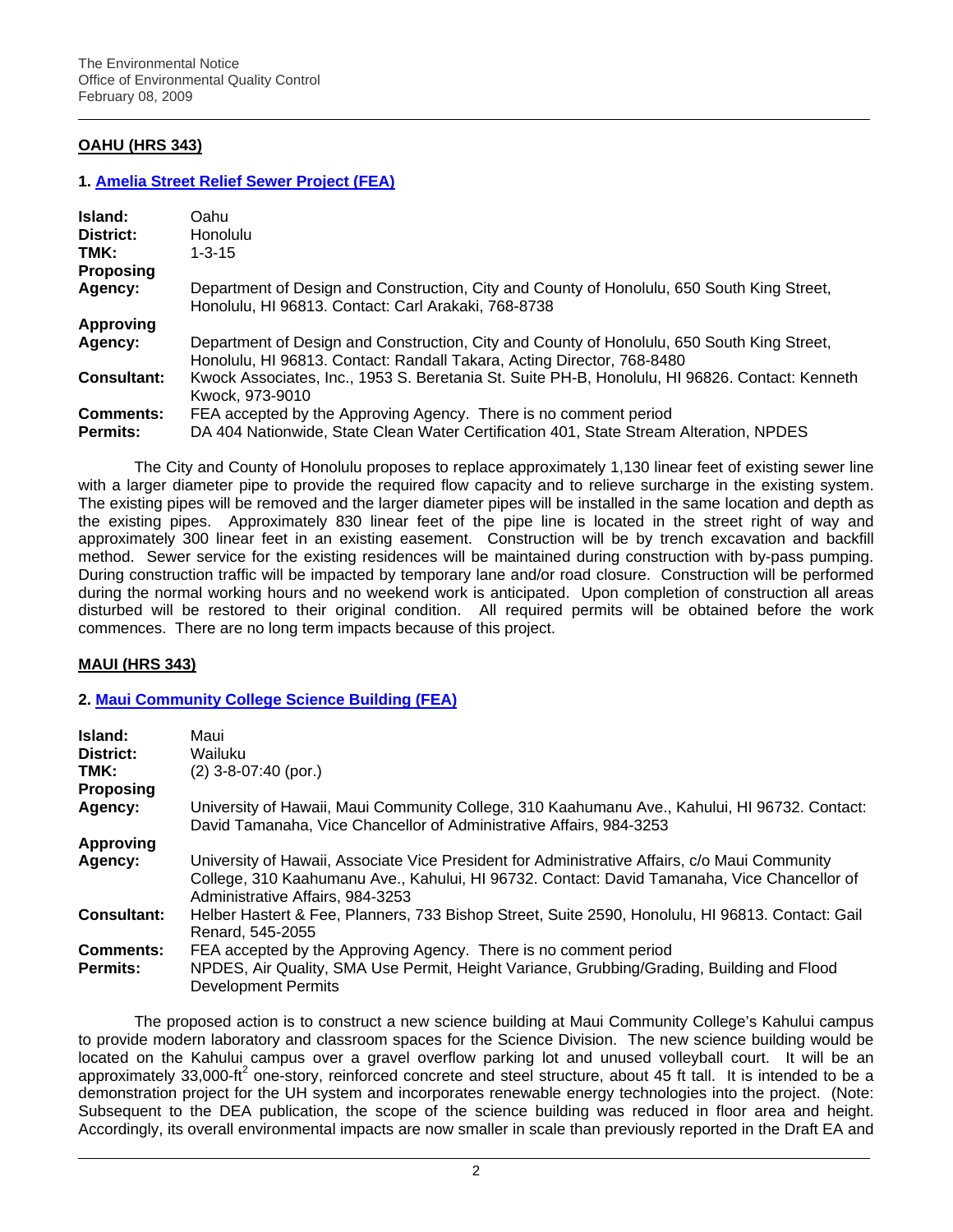updated information is included in the Final EA.) The project also includes a telescope building in the southwest corner of the project area and a 61-stall paved parking lot.

The new facilities will, at a minimum, meet Leadership in Energy & Environmental Design Silver Certification criteria. Landscaping plants will be selected for their site-adaptive and low maintenance requirements. Native Hawaiian or Polynesian-Introduced plant species will be used throughout the project as much as possible.

The project is located within an urbanized area that does not support sensitive or protected habitats. A subsurface archaeological investigation did not reveal any cultural remains and none are expected to be encountered during construction. The project is not expected to result in significant direct, indirect, secondary or cumulative impacts to the natural or human environment.

# **3. [Doris Todd Memorial Christian Day School \(FEA\)](http://oeqc.doh.hawaii.gov/Shared%20Documents/EA_and_EIS_Online_Library/Maui/2000s/2009-02-08-MA-FEA-Doris-Todd-School.pdf)**

| Island:            | Maui                                                                                                                               |
|--------------------|------------------------------------------------------------------------------------------------------------------------------------|
| District:          | Makawao                                                                                                                            |
| TMK:               | $(2)$ 2-5-05:20, 44, & 52                                                                                                          |
| <b>Applicant:</b>  | Doris Todd Memorial Christian Day School, 519 Baldwin Ave., Paia, HI 96779. Contact: Carolyn<br>Moore, 579-9237                    |
| <b>Approving</b>   |                                                                                                                                    |
| Agency:            | Maui Planning Commission c/o Department of Planning, 250 S. High Street, Wailuku, HI 96793.<br>Contact: Robyn Loudermilk, 270-7180 |
| <b>Consultant:</b> | Chris Hart & Partners, Inc., 115 North Market Street, Wailuku, HI 96793. Raymond Cabebe, 242-<br>1955                              |
| <b>Comments:</b>   | FEA accepted by the Approving Agency. There is no comment period                                                                   |
| <b>Permits:</b>    | Land Use District Boundary Amendment, Community Plan Amendment, Change in Zoning,<br>Subdivision, Grading/Grubbing, et al          |

The Applicant is requesting a State District Boundary Amendment from Agricultural to Urban and County Zoning from Interim to Public/Quasi-Public (P-1) for parcels TMK (2) 2-5-005:044 & 052. The Applicant is also requesting a Community Plan Amendment from Single Family to Public/Quasi-Public and County Zoning from Agricultural to Public/Quasi-Public (P-1) for 2.412 acres of TMK (2) 2-5-005: 020. The owner of the properties, A&B Hawaii, Inc., is pursuing a consolidation/resubdivision in order to allow the Applicant to acquire ownership of the Doris Todd Memorial Christian Day School site. Ultimately, the Applicant wishes to complete implementation of its Long-Range Plan for Facilities Development. In the short-term, construction activities associated with the proposed subdivision and buildings could generate some adverse impacts; however since the school is an existing use, the proposed action is not anticipated to result in significant long-term environmental impacts.

# **HAWAII (HRS 343)**

## **4. [Mauna Kea Comprehensive Management Plan for the University of Hawaii Management Areas \(DEA\)](http://oeqc.doh.hawaii.gov/Shared%20Documents/EA_and_EIS_Online_Library/Hawaii/2000s/2009-02-08-HA-DEA-Mauna-Kea-Comp-Management-Plan.pdf)**

| Island:<br>District:<br>TMK: | Hawaii<br>Hamakua<br>$(3)$ 4-4-15:9 and 12                                                                                                           |
|------------------------------|------------------------------------------------------------------------------------------------------------------------------------------------------|
| <b>Proposing</b>             |                                                                                                                                                      |
| Agency:                      | University of Hawaii, Office of the President, 2444 Dole Street, Bachman 202, Honolulu, HI 96822.<br>Tel: 956-8207; Fax: 956-5286                    |
| <b>Approving</b>             |                                                                                                                                                      |
| Agency:                      | Same                                                                                                                                                 |
| <b>Consultant:</b>           | Pacific Consulting Services, Inc., 720 Iwilei Road, Suite 424, Honolulu, HI 96817. Contact: Doug<br>Hazelwood, Tel: 546-5557 ext. 206; Fax: 546-5557 |
| <b>Comments:</b>             | DEA pending 30-day comment. Address comments to the Proposing Agency, with copies to the<br>Consultant and OEQC                                      |
| Permits:                     | Not applicable                                                                                                                                       |

 The University of Hawaii Manages approximately 12,034 acres of land on the upper slopes of Mauna Kea under lease and easement from the Board of Land and Natural Resources. The University of Hawaii has prepared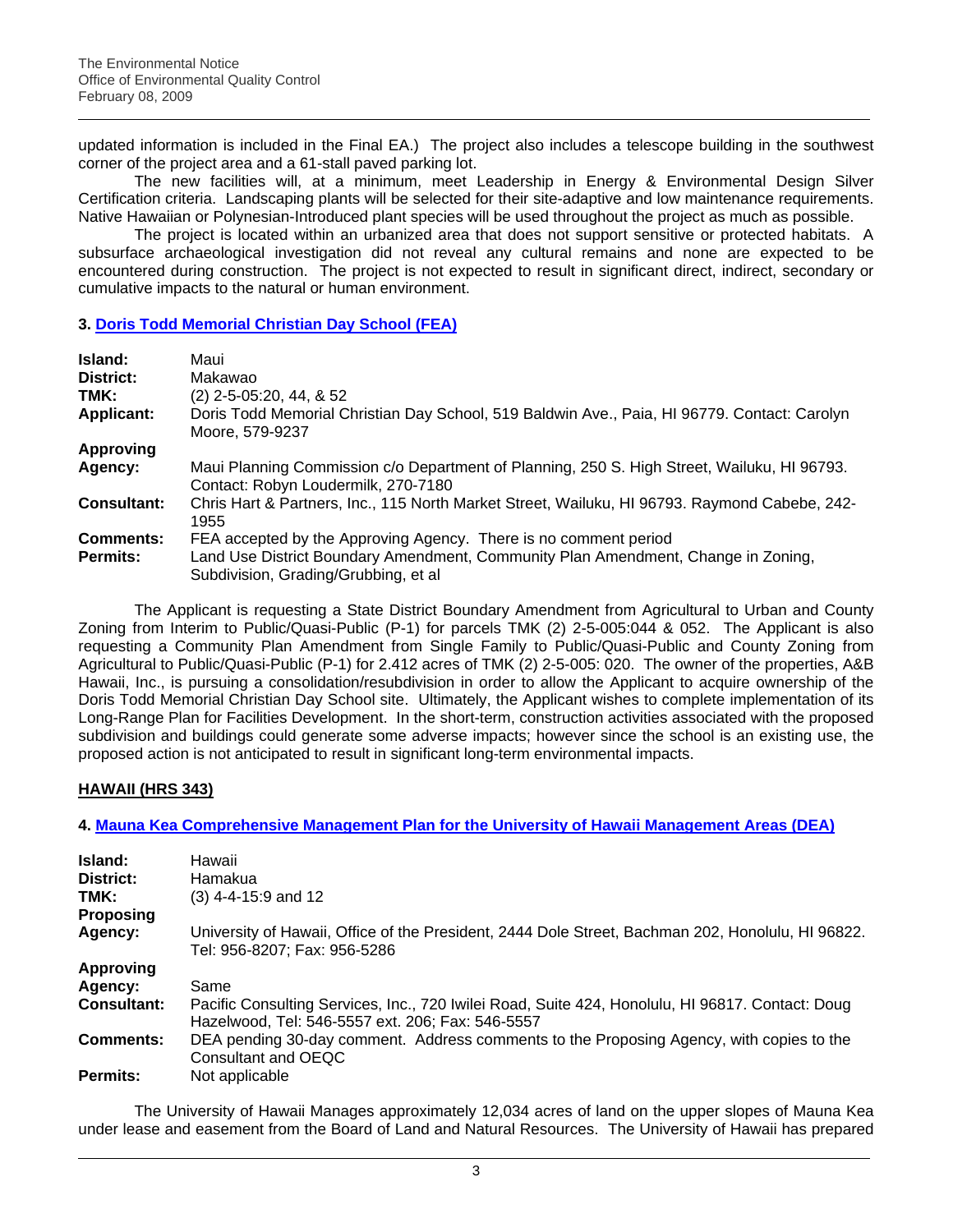a Draft Comprehensive Management Plan (CMP) for adoption by the Board of Land and Natural Resources that provides an integrated and coordinated series of management strategies intended to protect, preserve, and enhance Mauna Kea's cultural and natural resources. The proposed CMP also establishes a planning framework within which the University of Hawaii and the Board of Land and Natural Resources can evaluate future uses and activities within the University of Hawaii's Management Areas on Mauna Kea. Finally, the CMP also provides a vehicle for increased community involvement in the management of the University's Mauna Kea Management Areas.

## **5. [Hilo Family Entertainment Center \(FEA\)](http://oeqc.doh.hawaii.gov/Shared%20Documents/EA_and_EIS_Online_Library/Hawaii/2000s/2009-02-08-HA-FEA-Hilo-Family-Entertainment-Center.pdf)**

| Island:            | Hawaii                                                                                                                                               |
|--------------------|------------------------------------------------------------------------------------------------------------------------------------------------------|
| District:          | South Hilo                                                                                                                                           |
| TMK:               | $(3)$ 2-2-30:17 & 19                                                                                                                                 |
| <b>Applicant:</b>  | Ho'oluana Place LLC, P.O. Box 6150, Kamuela, HI 96743. Contact: Thomas Yamamoto, 885-3411                                                            |
| <b>Approving</b>   |                                                                                                                                                      |
| Agency:            | County of Hawaii Planning Department, 101 Pauahi Street, Suite 3, Hilo, HI 96720-4224. Contact:<br>Daryn S. Arai, Acting Planning Director, 961-8288 |
| <b>Consultant:</b> | PBR HAWAII, 1001 Bishop Street, ASB Tower, Suite 650, Honolulu, HI 96813. Contact: Tom<br>Schnell, Senior Associate, Tel: 521-5631, Fax: 523-1402    |
| <b>Comments:</b>   | FEA accepted by the Approving Agency. There is no comment period                                                                                     |
| <b>Permits:</b>    | Special Management Area Use Permit; Plan Approval; Lot Consolidation, NPDES; Grading &<br><b>Building Permits</b>                                    |

Ho'oluana Place, LLC proposes to create Hilo Family Entertainment Center, including a new bowling alley, family amusements such as mini-golf and laser-tag together with new restaurants and retail shops in central Hilo (Tax Map Key (3) 2-2-30:17 and 19). The center is intended to be a welcome addition to the Hilo community because it is intended to provide entertainment for families. The Hilo Family Entertainment Center will be constructed in two phases. In the first phase, the applicant proposes a family entertainment center, a 37,000+ square foot facility on the Kekuanaoa Street end of the property. The second phase will be an approximately 16,000 square foot retail facility, to be located at the Hualani Street end of the property.

Positive impacts include the provision of centrally located entertainment that is safe and family friendly. Potential adverse environmental impacts include short-term impacts to air quality and noise levels due to construction.

The Final EA contains an analysis of potential impacts and associated mitigation measures to ensure potential adverse impacts are minimized or mitigated. The County Planning Department issued a Finding of No Significant Impact on January 22, 2009.

# **COASTAL ZONE NOTICES**

## **Special Management Area (SMA) Minor Permits**

Pursuant to Ch. 205A-30, HRS the following is a list of SMA Minor permits that have been approved or are pending by the respective county/state agency. For more information about any of the listed permits, please contact the appropriate county/state Planning Department. Honolulu (523-4131); Hawaii (961-8288); Kauai (241-6677); Maui (270-7735); Kakaako (Honolulu) or Kalaeloa Community Development District (587-2840).

| <b>Special Management Area (SMA) Minor Permits</b> |                                     |                                       |  |  |
|----------------------------------------------------|-------------------------------------|---------------------------------------|--|--|
| <b>Location (TMK)</b>                              | <b>Description (File No.)</b>       | <b>Applicant/Agent</b>                |  |  |
| Oahu: Kakaako                                      | Portable Toilets at Kakaako         | Hawaii Community Development          |  |  |
| $(2-10-60:08)$                                     | Waterfront Park (SMA/08-3)          | Authority                             |  |  |
| Hawaii: Puna                                       | Two Lot Subdivision (SMM 09-95)     | <b>Martin Blackwell</b>               |  |  |
| $(1 - 4 - 11:65)$                                  |                                     |                                       |  |  |
| Hawaii: Waiakea, Hilo                              | Water System Improvements, Wailoa   | Department of Land and Natural        |  |  |
| $(2 - 2 - 31:01)$                                  | River State Park (SMM 09-96)        | <b>Resources Engineering Division</b> |  |  |
| Maui: Kahului (3-7-2-1)                            | Porous Asphalt Testing Project (SM2 | Maui Land & Pineapple Company,        |  |  |
|                                                    | 20080011)                           | Inc.                                  |  |  |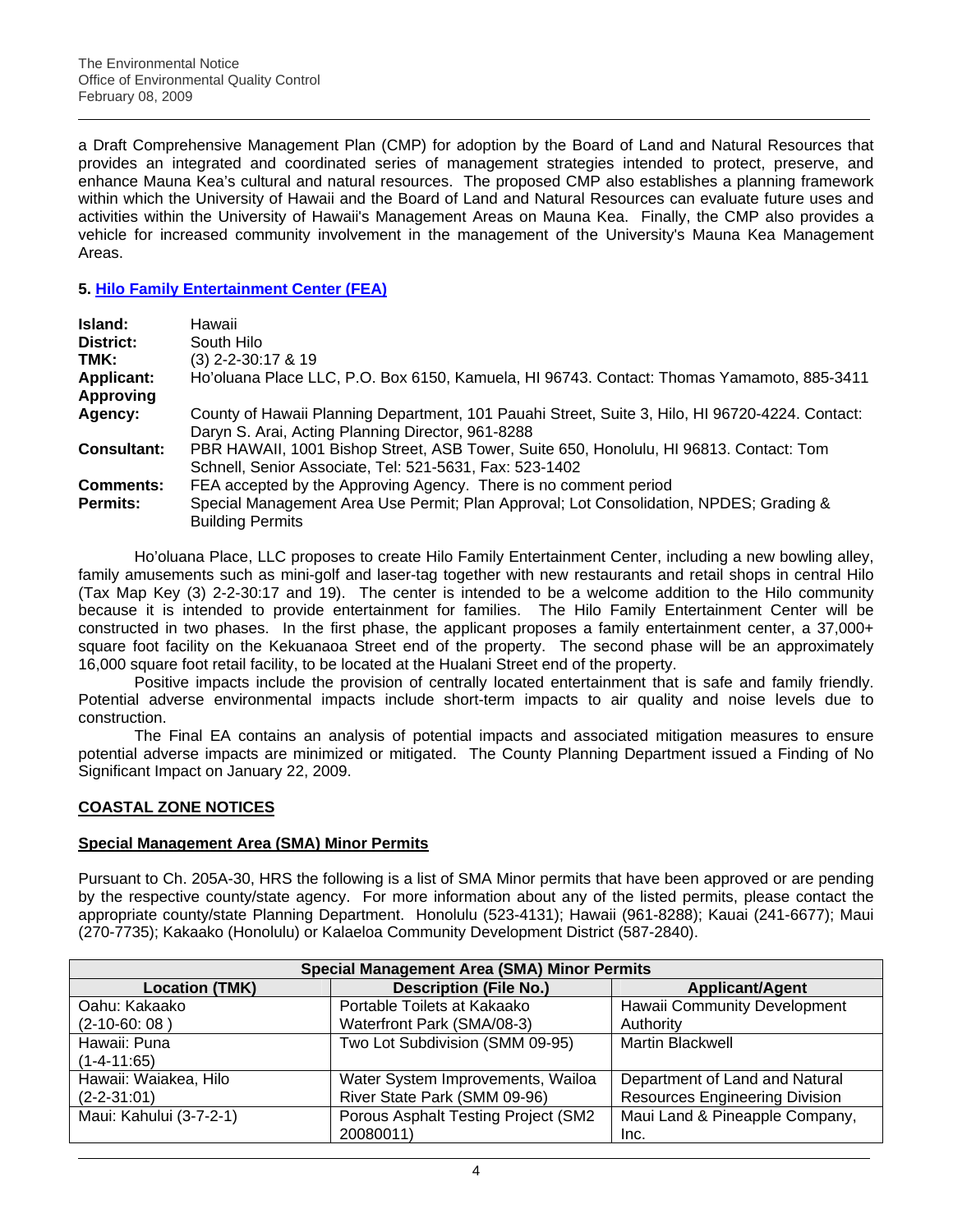| Maui: Kihei (3-9-12-36)  | Install Water Monitor Wells (SM2         | Valley Well Drilling, LLC      |  |
|--------------------------|------------------------------------------|--------------------------------|--|
|                          | 20080015)                                |                                |  |
| Maui: (2-6-11-14)        | Vivian Residence (SM2 20080020)          | Frampton and Ward, LLC         |  |
| Maui: Kihei (3-9-16-38)  | <b>Dwelling Addition Alteration (SM2</b> | McCasland, Troy                |  |
|                          | 20080035)                                |                                |  |
| Maui: Paia (2-6-2-11)    | Remove Paia Substation No. 6 (SM2)       | Maui Electric Company, Limited |  |
|                          | 20080081)                                |                                |  |
| Maui: Lahaina (2-4-5-14) | Ground Altering, Excavation of           | Department of Water Supply     |  |
|                          | Trench (SM2 20090001)                    |                                |  |
| Maui: (3-8-13-11)        | Install Water Well (SM2 20090002)        | Wayne Arakaki Engineer LLC     |  |
| Maui: (3-9-6-30)         | Dwelling Addition (SM2 20090003)         | Hammitt, Thomas Dale           |  |

# **Shoreline Notices**

# **Shoreline Certification Applications**

Pursuant to HRS §205A-42 and HAR §13-222-12, the following shoreline certification applications are available for inspection at the DLNR District Land Offices on Kauai, Hawaii and Maui and in Room 220, 1151 Punchbowl St., Honolulu (587-0414). All comments shall be submitted in writing to the State Land Surveyor, 1151 Punchbowl Street, Room 210, Honolulu, HI 96813 and postmarked no later than 15 calendar days from the date of the public notice of the application. If there are any questions, please call Ian Hirokawa at 587-0420.

| File No. | <b>Date</b> | Location                                                                                                                                                                                                                       | <b>Applicant/Owner</b>                                                        | <b>TMK</b>      |
|----------|-------------|--------------------------------------------------------------------------------------------------------------------------------------------------------------------------------------------------------------------------------|-------------------------------------------------------------------------------|-----------------|
| OA-1285  | 1/20/09     | Lot 324 Land Court Application 616 as shown on<br>Map 48 situate at Kailua, Koolaupoko, Oahu<br>Address: 1318 Mokulua Drive<br>Purpose: Calculate building potential and obtain<br>building permit                             | Wesley T. Tengan/<br>Laura Brancato                                           | 4-3-04:76       |
| OA-1286  | 1/21/09     | Lot 107 being portions of Grants 341 to<br>Kealohanui, 261 to Keliihuluhulu, 502 to J.S.<br>Emerson and 242 to Kaiaikawaha situate at<br>Mokuleia, Waialua, Oahu<br>Address: 68-327 Crozier Drive<br>Purpose: Setback purposes | Ace Land Surveying,<br>LLC/ Glenn T. &<br>Reed H. Matsuura                    | $6 - 8 - 05:47$ |
| OA-1287  | 1/23/09     | Lot 77 of Pupukea-Paumalu Beach Lots as<br>shown on Registered Map No. 256 situate at<br>Pupukea, Koolauloa, Oahu<br>Address: 59-181F Ke Nui Road<br>Purpose: Building setback                                                 | Gil P. Bumanglag/<br>Todd D. Dunphy                                           | $5 - 9 - 02:36$ |
| KA-324   | 1/26/09     | Lot 11 Wainiha Hui Land being a portion of R.P.<br>7194 L.C. Aw. 11216, Ap. 5 to M. Kekauonohi<br>situate at Wainiha, Hanalei, Kauai<br>Address: 7276 Alamoo Road<br>Purpose: Renovation of existing residence                 | <b>Wagner Engineering</b><br>Services, Inc./ Rod<br>A. & Suzanne G.<br>Fisher | 5-8-08:27       |

## **Shoreline Certifications and Rejections**

Pursuant to HRS §205A-42 and HAR §13-222-26, the following shorelines have been proposed for certification or rejection by DLNR. Any person or agency wishing to appeal a proposed shoreline certification or rejection shall file a notice of appeal in writing with DLNR no later than 20 calendar days from the date of the public notice of the proposed shoreline certification or rejections. The notice of appeal shall be sent to the Board of Land and Natural Resource, 1151 Punchbowl Street, Room 210, Honolulu, HI 96813.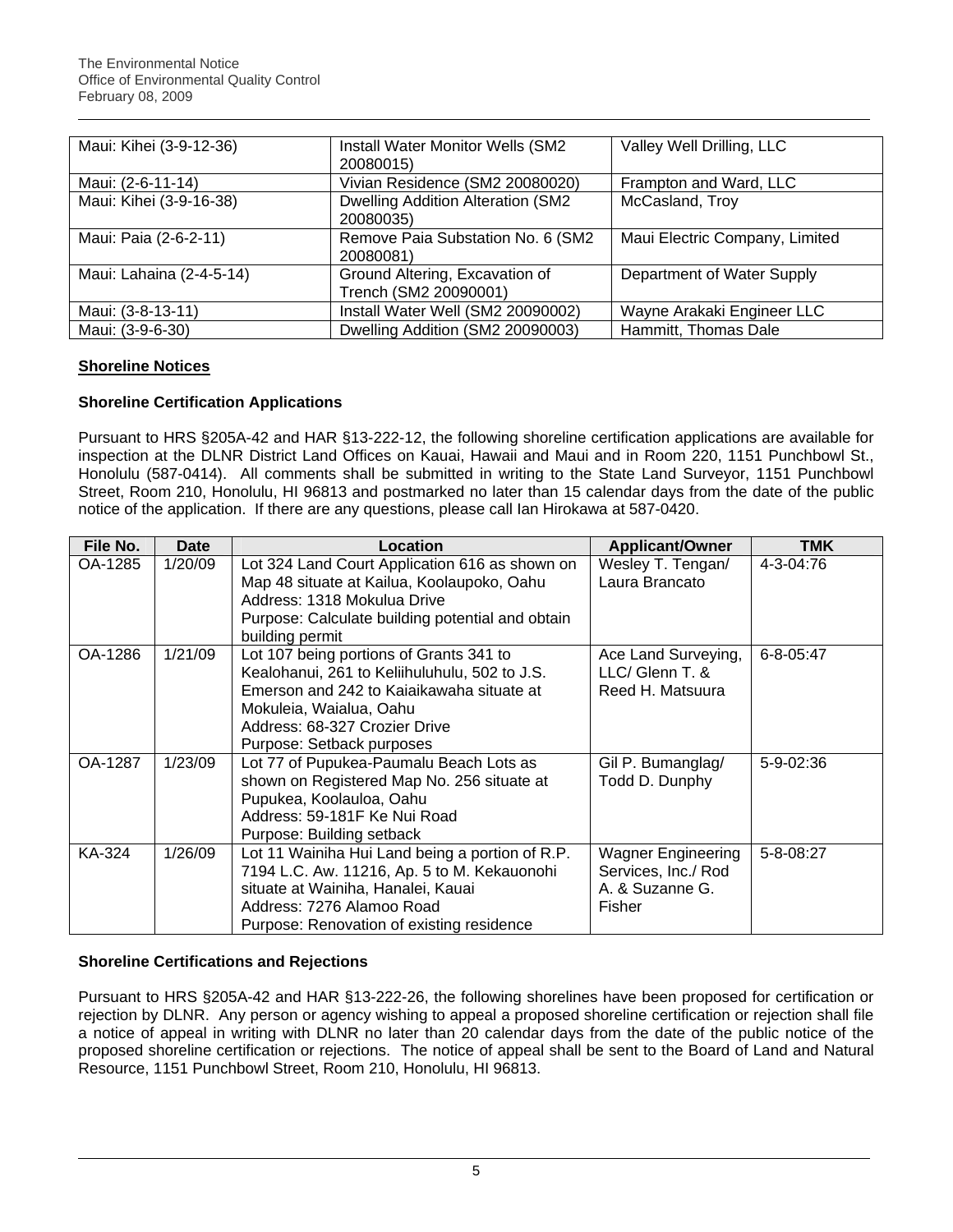| File No. | <b>Proposed/Rejected</b>  | <b>Location</b>                                                      | <b>Applicant/Owner</b>      | <b>TMK</b>        |
|----------|---------------------------|----------------------------------------------------------------------|-----------------------------|-------------------|
| OA-1250  | <b>Proposed Shoreline</b> | Lot 1161, Land Court Application 677,                                | <b>Technical Field Data</b> | 4-3-13:48         |
|          | Certification             | situated at Kailua, Koolaupoko, Oahu.                                | Service, Inc./Michael       |                   |
|          |                           | Address: 28 Kaapuni Drive                                            | & Marc Paskin               |                   |
|          |                           | Purpose: Certification of Shoreline                                  |                             |                   |
| OA-1268  | <b>Proposed Shoreline</b> | Lot 2 of Kawailoa Beach Lots, Section D                              | Jaime F.                    | $6 - 1 - 12:13$   |
|          | Certification             | as shown on Bishop Estate Map 4210                                   | Alimboyoguen/ Beau          |                   |
|          |                           | situate at Kawailoa, Waialua, Oahu                                   | Sheil                       |                   |
|          |                           | Address: 61-379 Kamehameha Highway                                   |                             |                   |
|          |                           | Purpose: Building setback requirement                                |                             |                   |
| OA-1279  | <b>Proposed Shoreline</b> | Lot 1 and Parcel 8 being a portion of R.P.                           | Ace Land Surveying          | $2 - 1 - 15:51/$  |
|          | Certification             | 4483, L.C. Aw. 7712, Ap. 6, Part 1 to M.                             | LLC/ Hawaii                 | $2 - 1 - 60:08$   |
|          |                           | Kekuanaoa (no. V. Kamamalu) situate at                               | Community                   |                   |
|          |                           | Kaakaukukui, Honolulu, Oahu<br>Address: Kakaako Waterfront Park, 709 | Development<br>Authority    |                   |
|          |                           | Kelikoi Street; Pier 2 Shed, 521 Ala                                 |                             |                   |
|          |                           | Moana Blvd                                                           |                             |                   |
|          |                           | Purpose: SMA use permit                                              |                             |                   |
| OA-1280  | <b>Proposed Shoreline</b> | Lots 158 to 162, inclusive of Land Court                             | Park Engineering/           | $9 - 1 - 11:01 -$ |
|          | Certification             | Application 1069 (Map 26) situate at                                 | Haseko, Inc.                | 05                |
|          |                           | Honouliuli, Ewa, Oahu                                                |                             | (inclusive)       |
|          |                           | Address: 91-333, 91-329, 91-317, 91-309                              |                             |                   |
|          |                           | and 91-303 Papipi Road                                               |                             |                   |
|          |                           | Purpose: Future development                                          |                             |                   |
| HA-396   | <b>Proposed Shoreline</b> | Lot 4 of Alohi Kai Subdivision being a                               | Ali Ghalamfarsa/            | 7-7-24:04         |
|          | Certification             | portion of Land Commission Award 9971,                               | Kona Oasis Inc.             |                   |
|          |                           | to William C. Lunalilo situate at                                    |                             |                   |
|          |                           | Kaumalumalu, North Kona, Hawaii                                      |                             |                   |
|          |                           | Address: 77-228 Ke Alohi Kai Place                                   |                             |                   |
|          |                           | Purpose: Certified shoreline                                         |                             |                   |
| HA-397   | Proposed Shoreline        | Lot 5 of Alohi Kai Subdivision being a                               | Ali Ghalamfarsa/            | 7-7-24:05         |
|          | Certification             | portion of Land Commission Award 9971,                               | Fairytale at Kahaluu        |                   |
|          |                           | to William C. Lunalilo situate at<br>Kaumalumalu, North Kona, Hawaii | Beach, Inc.                 |                   |
|          |                           | Address: 77-230 Ke Alohi Kai Place                                   |                             |                   |
|          |                           | Purpose: Certified shoreline                                         |                             |                   |
| MA-412   | Proposed Shoreline        | Portion of Grant 4973 to Walter M.                                   | R.T. Tanaka                 | 4-8-03:45         |
|          | Certification             | Giffard Fronting Lot 45-A, Olowalu                                   | Engineers, Inc./            |                   |
|          |                           | Makai-Hikina Subdivision situate at                                  | Olowalu Elua                |                   |
|          |                           | Olowalu, Lahaina, Maui                                               | Associates, LLC             |                   |
|          |                           | Address: 810 Olowalu                                                 |                             |                   |
|          |                           | Purpose: Determine shoreline setback                                 |                             |                   |
| MA-399   | Rejection                 | Lot 66, Land Court Application 1744                                  | Warren S. Unemori           | 4-4-13:08         |
|          |                           | (Map 29) situated at Hanakaoo, Lahaina,                              | Engineering,                |                   |
|          |                           | Island of Maui.                                                      | Inc./Host-Marriott          |                   |
|          |                           | Address: 200 Nohea Kai Drive                                         | Corp.                       |                   |
|          |                           | <b>Purpose: Planning Purposes</b>                                    |                             |                   |
| OA-1232  | Rejection                 | Lot 2, portion of R.P. 4475, L.C. Aw                                 | Jaime F.                    | $6 - 1 - 03:40$   |
|          |                           | 7713, Ap. 33, situated at Kawailoa,                                  | Alimboyoguen/Sumo           |                   |
|          |                           | Waialua, Island of Oahu.                                             | Property, LLC               |                   |
|          |                           | Address: 61-205 Kamehameha Hwy                                       |                             |                   |
|          |                           | Purpose: Building Setback                                            |                             |                   |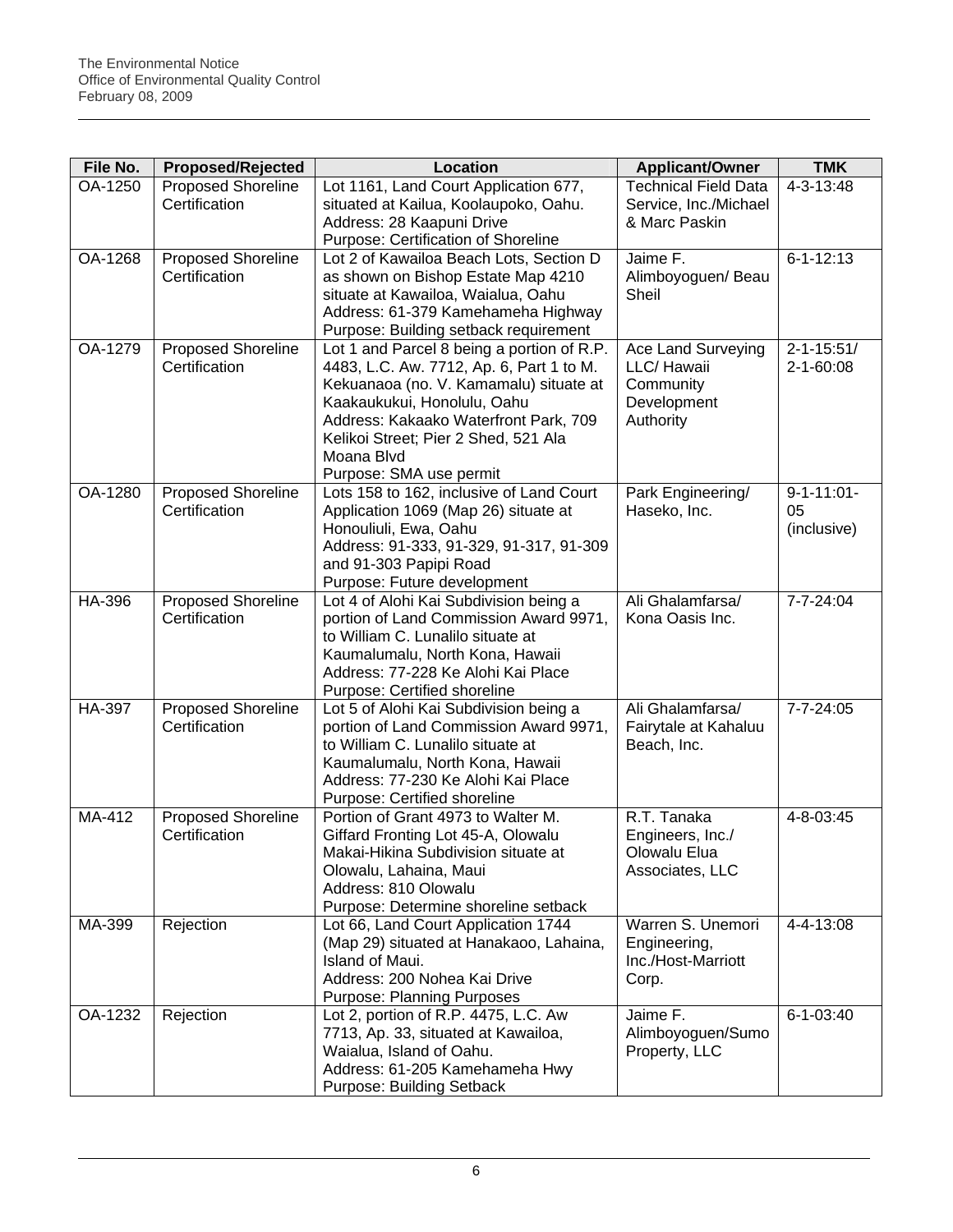# **POLLUTION CONTROL PERMITS**

## **Department of Health Permits**

Pursuant to HRS §342B and HAR §11-60.1, the following is a list of some pollution control permits currently before the State Dept. of Health. For more information about any of the listed permits, please contact the appropriate branch or Environmental Management Division at 919 Ala Moana Blvd, Honolulu, HI. Abbreviations are as follows: Clean Air Branch (**CAB**) 586-4200; Comments Due (**CD**); Covered Source Permit (**CSP**); Clean Water Branch (**CWB**) 586-4309; Issued (**I**); Solid and Hazardous Waste Branch (**SHWB**) 586-4226; Safe Drinking Water Branch (**SDWB**) 586-4258; None (**N**); NonCovered Source Permit (**NSP**); National Pollutant Discharge Elimination System under the Federal Clean Water Act (**NPDES**); Received (**R**); Temporary (**T**); Underground Injection Control (**UIC**); Not Applicable (**NA**).

| <b>Branch</b><br><b>Permit Type</b>                             | <b>Applicant &amp; Permit</b><br><b>Number</b>                                                    | <b>Project Location</b>                                                             | <b>Pertinent</b><br>Date | <b>Proposed Use</b>                                                                                                                 |
|-----------------------------------------------------------------|---------------------------------------------------------------------------------------------------|-------------------------------------------------------------------------------------|--------------------------|-------------------------------------------------------------------------------------------------------------------------------------|
| Clean Air Branch,<br>586-4200,<br>NonCovered Source<br>Permit   | TEFCO, LLC<br>NSP No. 0701-01-N<br>(Initial Application)                                          | Located at:<br>Westin Kaanapali Ocean<br>Resort<br>6 Kai Ala Drive<br>Lahaina, Maui | Issued:<br>1/16/09       | One (1) 840 bhp<br>Diesel Engine<br>Generator                                                                                       |
| Clean Air Branch,<br>586-4200, -<br>NonCovered Source<br>Permit | <b>BASF Plant Science,</b><br><b>LLC</b><br>NSP No. 0690-01-N<br>(Initial Permit)<br>Application) | Located at:<br>Field #120 Kekaha Sugar<br>Map<br>Kekaha, Kauai                      | Issued:<br>1/27/09       | Two (2) Fumigators,<br>Three (3) Bin Dryers,<br>and Six (6) Peanut<br><b>Wagon Dryers</b>                                           |
| Clean Air Branch,<br>586-4200, Covered<br>Source Permit         | Oahu Pet Crematory<br>NSP No. 0405-01-N<br>(Renewal Application)                                  | Located at:<br>201 Kapaa Quarry Road<br>Kailua, Oahu                                | Issued:<br>1/28/09       | One (1) 175 lb/hr<br><b>Pathological Waste</b><br>Incinerator and One<br>$(1)$ 75 lb/hr<br><b>Pathological Waste</b><br>Incinerator |

## **FEDERAL NOTICES**

## **Notice of Decision To Submit Nomination for Papahanaumokuakea Marine National Monument, Hawaii, to the World Heritage List**

The nomination is being submitted through the Department of State for consideration by the World Heritage Committee, which will likely occur at the Committee's 34th annual session in mid-2010 and serves as the Third Notice referred to in Sec. 73.7(j) of the World Heritage Program regulations (36 CFR part 73). Papahanaumokuakea Marine National Monument was selected for nomination in part because it would, as a marine site and a mixed cultural and natural site in the Pacific, fill conspicuous gaps in the U.S. portfolio of World Heritage Sites. Similar gaps likewise exist in the World Heritage List as a whole, wherein few marine, Pacific, or mixed sites are listed. The State of Hawaii, the U.S. Fish and Wildlife Service and the National Oceanic and Atmospheric Administration, the three co-stewards of the Monument, are strongly supportive of the nomination.